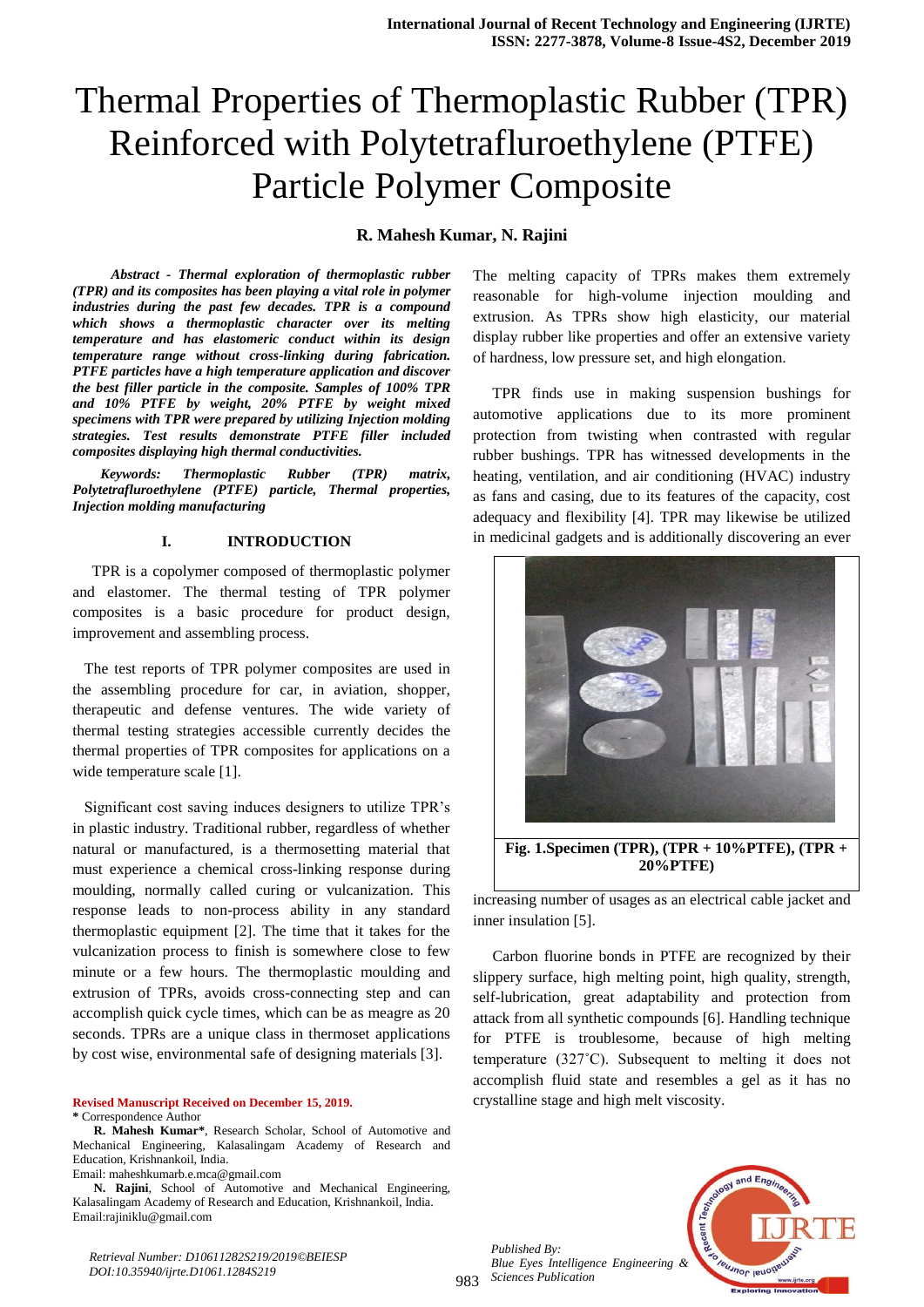## **Thermal Properties of Thermoplastic Rubber (TPR) Reinforced with Polytetrafluroethylene (PTFE) Particle Polymer Composite**

## **II. MATERIALS AND METHODS**

Polytetrafluroethylene powder particles (PTFE) were utilized for thermal reinforcement in this work. Powder PTFE polymers were acquired from M/s. Modoplast Company Pvt. Ltd, Kolkata, West Bengal, India. TPR polymer resin in pellet shape was industrially accessible and acquired from M/s. Specialty Polymer Solutions Inc., Chennai, Tamilnadu, India. The normal width of TPR pellets was roughly 2mm. The measure of PTFE powder was around 5 to 15 um. For making sample estimate  $200x140x3mm^3$ , polymer injection mold appropriate for semi-automatic injection molding machine (MACFIELD, MAC60) made up of EN8 mild steel plates were acquired from Mahesh Plastics, Madurai, Tamilnadu, India.

 Thermochemical treatment of melt TPR polymer composites by injection molding process brought probability to control polymer structure (fitting) and in this manner enhancing its thermal conductivity [7]. The pellets and powder were pre-dried around 100˚C in void oven for persistent 24 hour for removing dampness present and injection molded by feeding in the hopper of a twin screw injection molding machine (Fig. 2 DGP Windsor, 50T) to make rectangular formed test specimen estimate  $200X140X3mm<sup>3</sup>$ . The Processing temperature was kept at 190-210˚C. The mold temperature was kept up at 35˚C. The methodology was repeated for different syntheses of TPR and PTFE [8]. The sample plate was cut into different sizes by water jet machining technique.



# **A. Thermal conductivity**

 Thermal conductivity is the heat limit of a polymer composite to exchange heat energy at first glance through temperature rise. Heat iss moved in polymer by electronic and vibrational effect [9]. Thermal conductivity estimations are done under consistent state condition and standard methodologies.

# **B. TGA**

 TGA examination revealed temperature slope and thermal degradation process in polymer composites [10]. Powdered samples of TPR and TPR/PTFE polymer

*Retrieval Number: D10611282S219/2019©BEIESP DOI:10.35940/ijrte.D1061.1284S219*

composite examples were utilized for testing. Tests with roughly 10mg weight were stacked in platinum dish and heated from 30-700 $^{\circ}$ C at a heating rate of 10 $^{\circ}$ C min<sup>-1</sup>under nitrogen climate and comparing weight reduction were recorded.

# **C. Optical Microscopy Test**

 The PTFE dissemination was dissected using Motic Optimal Microscope outfitted with moticam 2500 camera. The PTFE particle distribution pictures in 10% by weight and 20% by weight structure were caught and shown.

## **III. RESULTS AND DISCUSSION**

## **A. Thermal Conductivity Report (ASTME-1530)**

Thermal conductivity test was conducted in the TPR composite materials under steady state at 55˚C. The thermal conductivity of the TPR polymer composite was dependent on matrix-filler interface and filler characteristic [12]. The fillers with high perspective proportion, for example, particles, can frame more constant thermally conductive system in the polymer lattice and upgrading heat exchange. From the procured results it was researched that TPR polymer composites mixed with PTFE particle indicated most outrageous thermal conductivity of 0.124 W/mK. From the review one can see that PTFE powder redesigns the heat exchange scale.



# **B. TGA Test Report**

 The thermal degradation process was examined utilizing the nitrogen environment for TPR and TPR/PTFE composites. The final products as qualities of Thermogravimetric curves were drawn for TPR composite material over specific temperature gradient and rate of progress of heat [13]. The molecular plot of the TPR polymer composite sample was recognized by TGA curves.

984 *Sciences Publication Published By: Blue Eyes Intelligence Engineering &* 

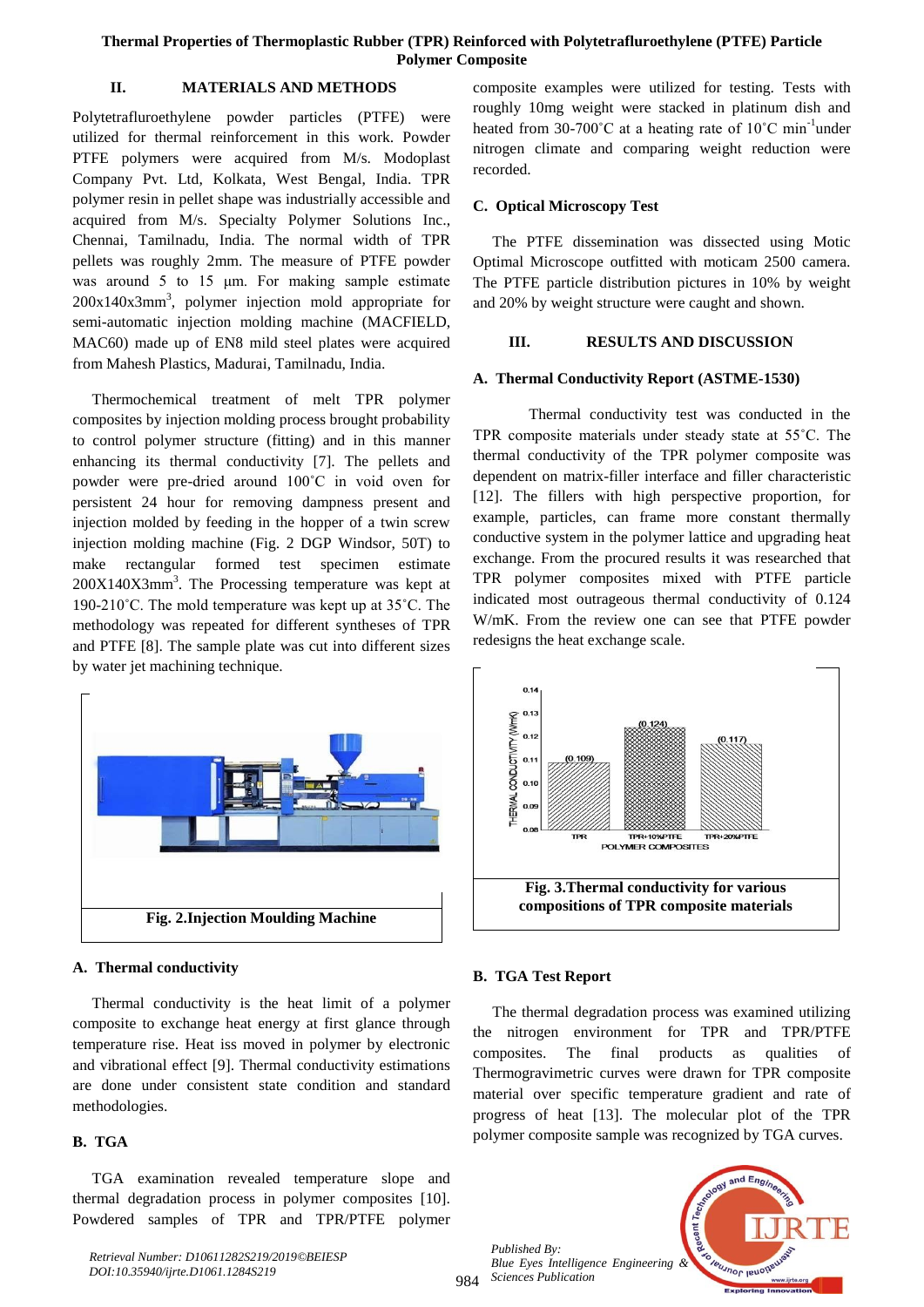

#### **C. Optical Microscopy Test**

 The PTFE distribution was analysed utilizing Motic Optimal Microscope furnished with moticam 2500 camera. The PTFE distribution images were taken for 10% by wt. composition of particle reinforced PTFE, and 20% by wt. composition of particle reinforced PTFE filled composite materials. From the analysis PTFE particles were well dispersed in the matrix and ensured perfect formation of composite.



**Fig. 5.Image of Thermoplastic Rubber**



**Fig. 6.Image of TPR+10%PTFE particles**



#### **IV. CONCLUSIONS**

 From the reports it was watched that polymer matrix added by (10% by weight) PTFE proves more thermal conductivity – 0.124 W/mK than Sample 1. The thermal properties graphs obtained from TGA exhibits more improved thermal properties for PTFE particle reinforced composites of TPR polymer.

#### **REFERENCES**

- 1. ThanisararatSaleesung, PongdhornSaeoui, ChakritSirisinha, Ricardo Baptista, "Mechanical and thermal properties of thermoplastic elastomer based on low density polyethylene and ultra-fine fullyvulcanized acrylonitrile butadiene rubber powder (UFNBRP),' *Polymer Testing, Science Direct*, vol. 29, 2010, pp. 977-983.
- 2. Volker Abetz, Christopher Hilger, ReimundStadler, "Infrared Spectroscopy on new multiphase thermoplastic elastomers based on hydrogen bond complexes – Temperature dependence and orientation behavior," *Makromol. Chem., Makromol. Symp*, vol. 52, 1991, pp. 131-140.
- 3. Ting An Lin, Ching-Wen Lou and Jia-Horng Lin, "The effects of thermoplastic Polyurethane on the structure and Mechanical properties of modified Polypropylene blends," *Applied Sciences, MDPI*, vol. 7, 2017.
- 4. D.Manas, M.Manas, M.Stanek, M.Danek, "Improvement of Plastic Properties," *Archives of Materials Science and Engineering*, vol. 32, 2011, pp. 69-76.
- 5. Salman Amin and Muhammed Amin, "Thermoplastic elastomeric (TPE) materials and their use in outdoor electrical insulation," *Rev. Advanced Material Sciences*, vol. 29, 2011, pp. 15-30.
- 6. J.R.Vail, B.A.Krick.B, K.R.Marchman, W.Gregory Sawyer, "Polytetrafluoroethylene (PTFE) fibre reinforced polyetheretherketone (PEEK) composites," *J. ISSN 0043-1648, Wear*, vol. 270, 2011, pp. 737–741.
- 7. P.Mente, T.E.Motaung and S.P.Hlangothi, "Natural rubber and reclaimed rubber composites – A systematic review," *Polymer Sciences, iMedPub Journals*, vol. 2, 2016.
- 8. SahrimHj.Ahmad, Mou"ad.A.Tarawneh, S.Y.Yahya and RozaidiRasid, "Reinforced thermoplastic rubber (TPNR) composites with different types of Carbon nanotubes (MWNTS)," *Researchgate*, vol. 21, 2011, pp. 443-468.
- 9. S.Riyajan, S.Chaiponban, N.Phuphewkeaw, "Activation energy and thermal behaviours of thermoplastic elastomer based on Natural rubber and Poly(vinyl alcohol), Prufen and Messen," *Testing and Measuring, KGK*, 2009, pp. 452-457.
- 10. EkwipooKalkornsurapanee, Charoen Nakasan, Claudia Kummerlowe and Norbert Vennemann, "Development and preparation of Highperformance thermoplastic vulcanizates based on blends of Natural rubber and Thermoplastic polyurethanes," *Journal of Applied polymer Science, Wiley Online Library*, 2012.
- 11. MohdAfran Omar and Norita Hassan, "Development of Thermoplastic Natural Rubber (TPNR) as a new binder in Metal injection moulding," *Journal of Engineering Science*, vol. 12, 2016, pp. 43-51.